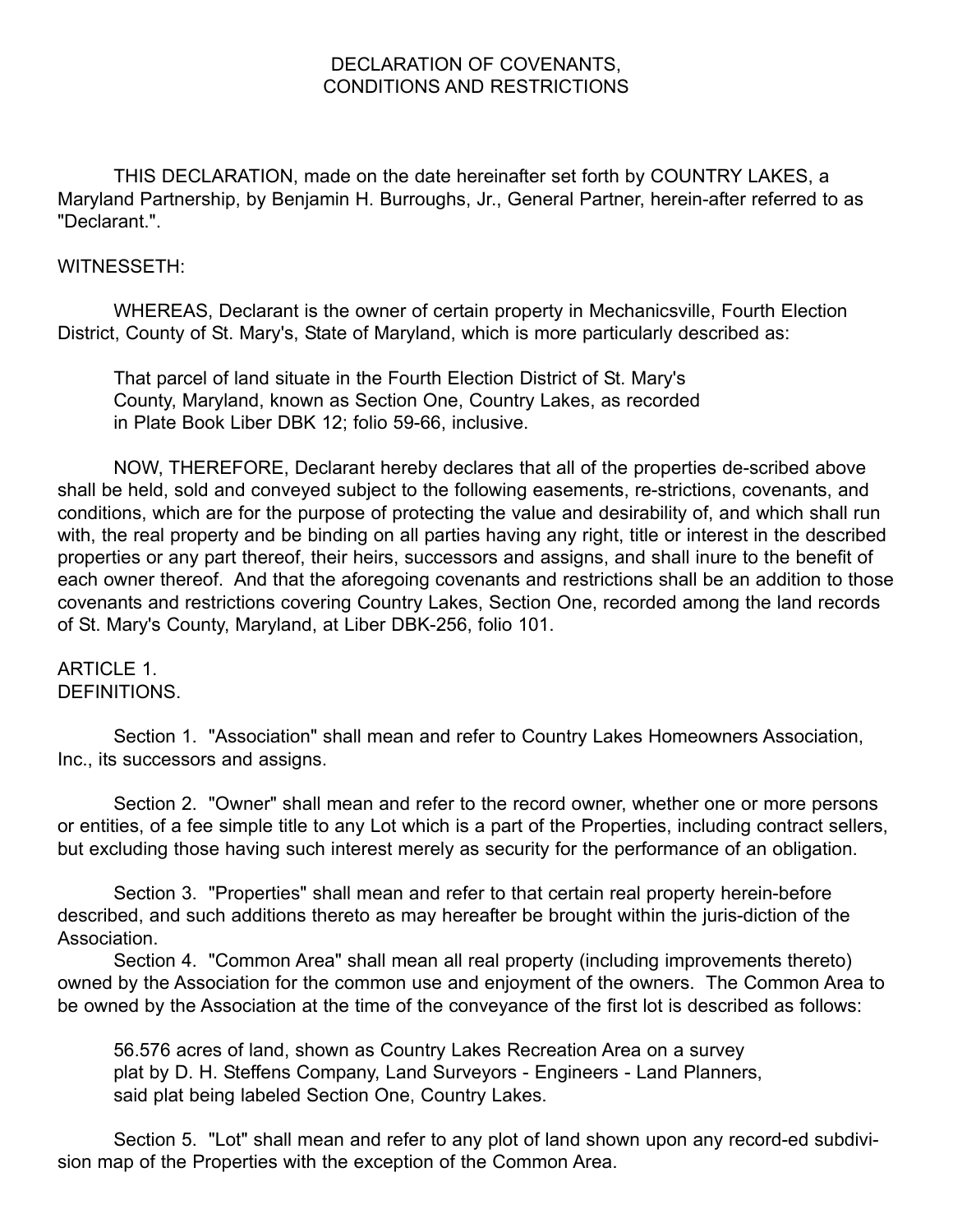Section 6. "Declarant" shall mean and refer to Country Lakes, a Maryland Part-nership, its successors and assigns if such successors of assigns should acquire more than one undeveloped Lot from the Declarant for the purpose of development.

## ARTICLE II. PROPERTY RIGHTS.

Section 1. Owner's Easements of Enjoyment. Every owner shall have a right and easement of enjoyment in and to the Common Area which shall be appurtenant to and shall pass with the title to every Lot, subject to the following provisions:

(a) the right of the Association to charge reasonable admission and other fees for the use of any recreational facility situated upon the Common area;

(b) the right of the Association to suspend the voting rights and right to use of the recreational facilities by an owner for any period during which any assessment against his Lot remains unpaid; and for a period not to exceed 60 days for any infraction of its published rules and reg-ulations; (c) the right of the Association to dedicated or transfer all or any part of the Common Area to any public agency, authority, or utility for such purposes.

Section 2. Delegation of Use. Any owner may delegate, in accordance with the By-Laws, his right of enjoyment to the Common Area and facilities to the members of his family, his tenants, or contract purchasers who reside on the property.

## ARTICLE III. MEMBERSHIP AND VOTING RIGHTS.

Section 1. Every owner of a lot which is subject to assessment shall be a member of the Association. Membership shall be appurtenant to and may not be separated from ownership of any Lot which is subject to assessment.

Section 2. The Association shall have two classes of voting membership:

Class A. Class A members shall be all Owners, with the exception of the Declarant, and shall be entitled to one vote for each Lot owned. When more than one person holds an interest in any Lot, all such persons shall be members. The vote for such Lot shall be exercised as they determine, but in no event shall more than one vote be case with respect to any Lot.

Class B. The Class B member(s) shall be the Declarant and shall be entitled to three (3) votes for each Lot owned. The Class B membership shall be assessed at the rate of twenty-five percent (25%) of the maximum annual assessment as set forth in Article IV, Section 3, as hereinbelow set forth. The Class B membership shall cease and be converted to Class A membership on the happening of either of the following events, whichever occurs earlier:

(a) when the total votes outstanding in the Class A membership equals the total votes outstanding in the Class B membership, or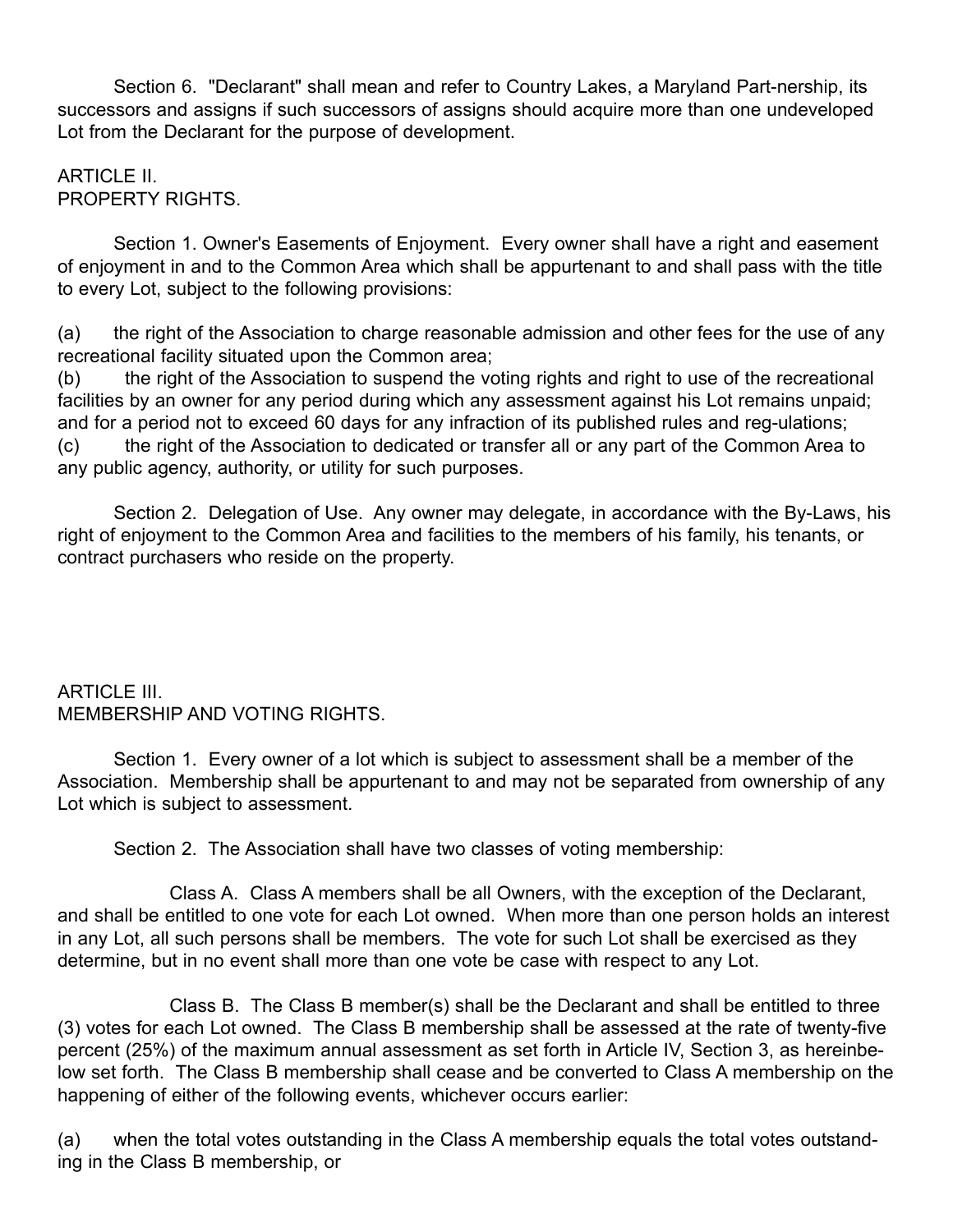# ARTICLE IV. COVENANT FOR MAINTENANCE ASSESSMENTS

Section 1. Creation of the Lien and Personal Obligation of Assessments. The Declarant, for each Lot owned within the Properties, hereby covenants, and each Owner of any Lot by acceptance of a deed therefore, whether or not it shall be so expressed in such deed, is deemed to covenant and agree to pay to the Association: (1) annual assessments or charges, and (2) special assessments for capital improvements, such assessments to be established and collected as hereinafter provided. The annual and special assessments, together with interest, costs, and reasonable attorney's fees, shall be a charge on the land and shall be a continuing lien upon the property against which each such assessment is made. Each such assessment, together with interest, costs and reason-able attorney's fees, shall also be the personal obligation of the person who was the Owner of such property at the time when the assessment fell due. The personal obligation for delinquent assessments shall not pass to his successors in title unless expressly assumed by them.

Section 2. Purpose of Assessments. The assessments levied by the Association shall be used exclusively to promote the recreation, health, safety, and welfare of the residents in the Properties and for the improvement and maintenance of the Common Area.

Section 3. Maximum Annual Assessment. Until January 1 of the year immediate-ly following the conveyance of the first Lot to an Owner, the maximum annual assess-ment shall be Sixteen Dollars (\$16.00) per Lot.

(a) From and after January 1 of the year immediately following the conveyance of the first Lot to an Owner, the maximum annual assessment may be increased each year not more than 5% above the maximum assessment for the previous year without a vote of the membership.

(b) From and after January 1 of the year immediately following the conveyance of the first Lot to an Owner, the maximum annual assessment may be increased above 5% by a vote to two-thirds (2/3) of each class of members who are vot-ing in person or by proxy, at a meeting duly called for this purpose.

(c) The Board of Directors may fix the annual assessment at an amount not in excess of the maximum.

Section 4. Special Assessments for Capital Improvements. In addition to the an-nual assessments authorized above, the Association may levy, in any assessment year, a special assessment applicable to that year only for the purpose of defraying, in whole or in part, the cost of any construction, reconstruction, repair or replacement of a capital im-provement upon the Common Area, including fixtures and personal property related thereto, provided that any such assessment shall have the assent of two-thirds (2/3) of the votes of each class of members who are voting in person or by proxy at a meeting duly called for this purpose.

Section 5. Notice and Quorum for Any Action Authorized Under Sections 3 and 4. Written notice of any meeting called for the purpose to taking any action authorized under Sections 3 or 4 shall be sent to all members not less than 30 days nor more than 60 days in advance of the meeting. At the first such meeting called, the presence of mem-bers or proxies entitled to cast sixty percent (60%) of all the votes of each class of mem-bership shall constitute a quorum. If the required quorum is not present, another meeting amy be called subject to the same notice requirement, and the required quorum at the subsequent meeting shall be one-half (1/2) of the required quorum at the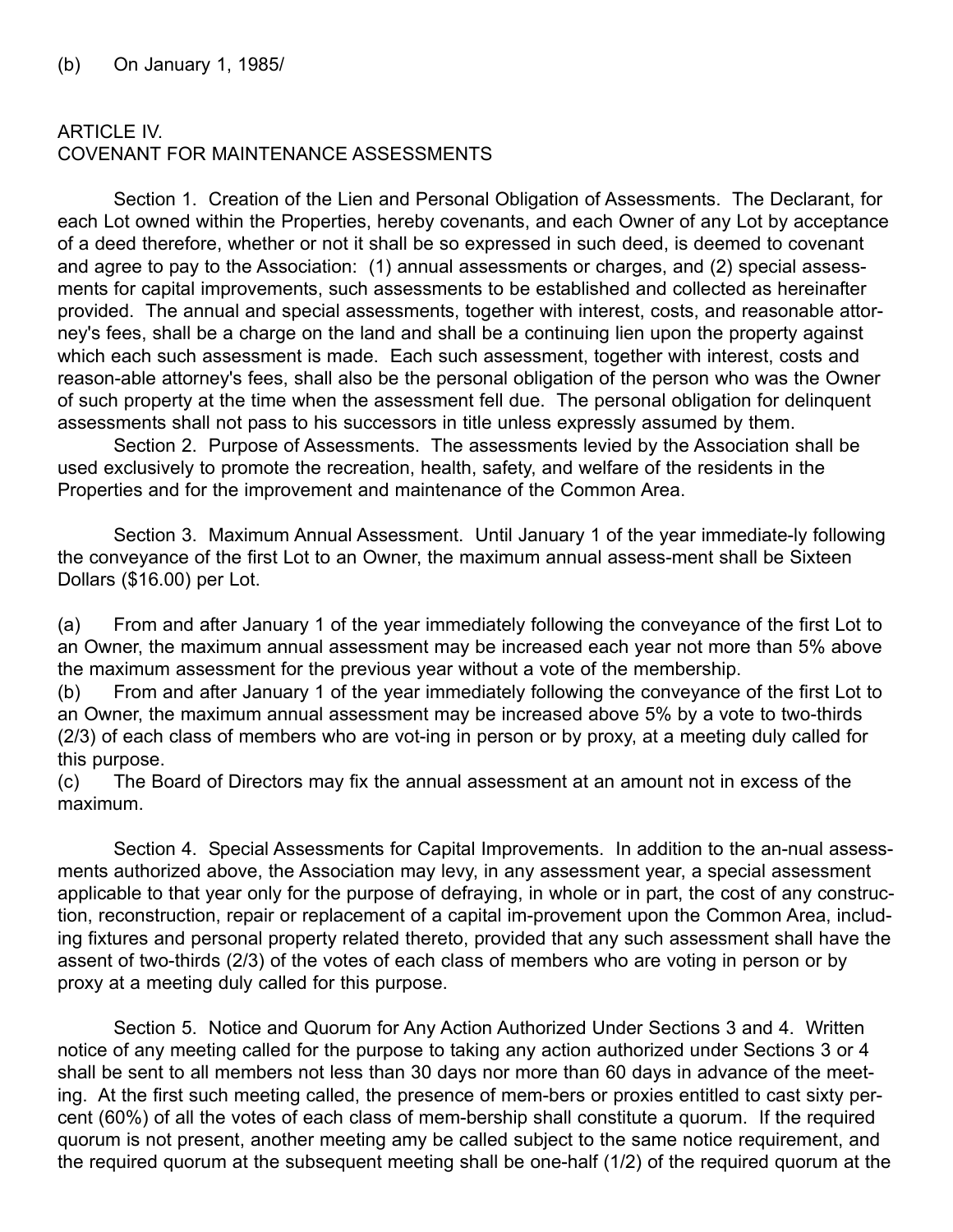preceding meet-ing. No such subsequent meeting shall be held more than 60 days following the preced-ing meeting.

Section 6. Uniform Rate of Assessment. Both annual and special assessments must be fixed at a uniform rate for all Lots and may be collected on a monthly basis.

Section 7. Date of Commencement of Annual Assessments: Due Dates. The annual assessments provided for herein shall commence as to all Lots on the first day of the month following the conveyance of the Common Area. The first annual assessment shall be adjusted according to the number of months remaining in the calendar year. The Board of Directors shall fix the amount of the annual assessment against each Lot at least thirty (30) days in advance of each annual assessment period. Written notice of the annual assessment shall be sent to every Owner subject thereto. The due dates shall be established by the Board of Directors. The Association shall, upon demand, and for a reasonable charge, furnish a certificate signed by an officer of the Association setting forth whether the assessments on a specified Lot have been paid. A properly executed certificate of the Association as to the status of assessments on a Lot is binding upon the Association as of the date of its issuance.

Section 8. Effect of Nonpayment of Assessments: Remedies of the Association. Any assessment not paid within thirty days after the due date shall bear interest from the due date at the rate of six percent (6%) per annum. The Association may bring an action at law against the Owner personally obligated to pay the same, or foreclose the lien against the property. No Owner may waive or otherwise escape liability for the assessments provided for herein by nonuse of the Common Area or abandonment of his Lot.

Section 9. Subordination of the Lien to Mortgages. The lien of the assessments provided for herein shall be subordinate to the lien of any first mortgage. Sale or transfer of any Lot shall not affect the assessment lien. However, the sale or transfer of any Lot pursuant to mortgage foreclosure or any proceeding in lieu thereof, shall extinguish the lien of such assessments as to payments which became due prior to such sale or transfer. No sale or transfer shall relive such Lot from liability for any assessments thereafter becoming due or from the lien thereof.

### **ARTICLE V.** GENERAL PROVISIONS

Section 1. Enforcement. The Association, or any Owner, shall have the right to enforce, by any proceeding at law or in equity, all restrictions, conditions, covenants, reservations, liens and charges now or hereafter imposed by the provisions of this Declaration. Failure by the Associating or by any Owner to enforce any covenant or restriction herein contained shall in no event be deemed a waiver of the right to do so thereafter.

Section 2. Severability. Invalidation of any one of these covenants or restrictions by judgment or court order shall in no way affect any other provisions which shall remain in full force and effect.

Section 3. Amendment. The covenants and restrictions of this Declaration shall run with and bind the land, for a term of twenty (20) years from the date this Declaration is recorded, after which time they shall be automatically extended for successive periods of ten (10) years. This Declaration may be amended during the first twenty (20) year period by an instrument signed by not less than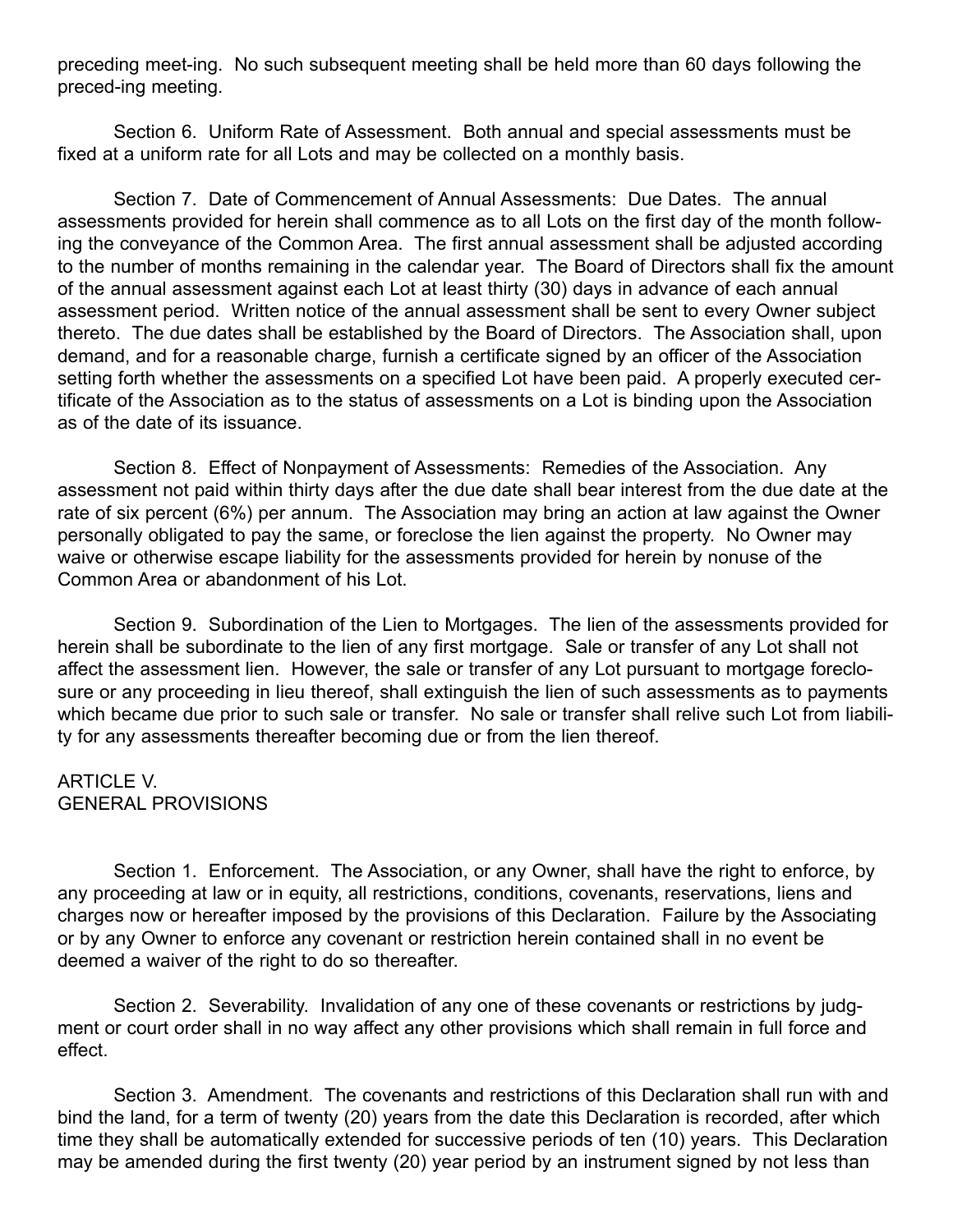ninety percent (90%) of the Lot Owners, and thereafter by an instrument signed by not less than seventy-five percent (75%) of the Lot Owners. Any amendment must be recorded.

Section 4. Annexation. Additional residential property and Common Area may be annexed to the Properties with the consent of two-thirds (2/3) of each class of members.

Section 5. FHA/VA Approval. As long as there is a Class B membership, the following actions will require the prior approval of the Federal Housing Administration or the Veterans Administration: Annexation of additional properties, dedication of Common Area, and amendment of this Declaration of Covenants, Conditions and Restrictions.

IN WITNESS WHEREOF, the undersigned, being the Declarant herein, has hereunto set its hand and seal this 14th day of December, 1977.

COUNTRY LAKES, A MARYLAND PARTNERSHIP **Declarant** 

By: (Signature on File) Benjamin H. Burroughs, Jr. General Partner

STATE OF MARYLAND, COUNTY OF ST. MARY'S, TO WIT:

I hereby certify that on this 14th day of December, 1977, before me, the under-signed officer, personally appeared BENJAMIN H. BURROUGHS, JR., General Partner of Country Lakes, A Maryland Partnership, who acknowledged himself to be the General Partner of the aforementioned Maryland Partnership, and that he, being authorized to do so, executed the foregoing Declaration of Covenants, Conditions and Restrictions for the purpose therein contained.

IN WITNESS WHEREOF, I hereunto set my hand and official seal.

(Signature and Seal on File) Joanne D. Schindler Notary Public My Commission Expires: 7/1/78

COVENANTS AND RESTRICTIONS, P.U.D. SECTION V COUNTRY LAKES

1. The lots sold in Country Lakes shall be used only for single family residences, i.e., no commercial uses shall be permitted thereon.

a. No trailers shall be permitted for residential use.

b. Homes constructed on said lots shall be completed within two (2) years from date of commencement of constructions.